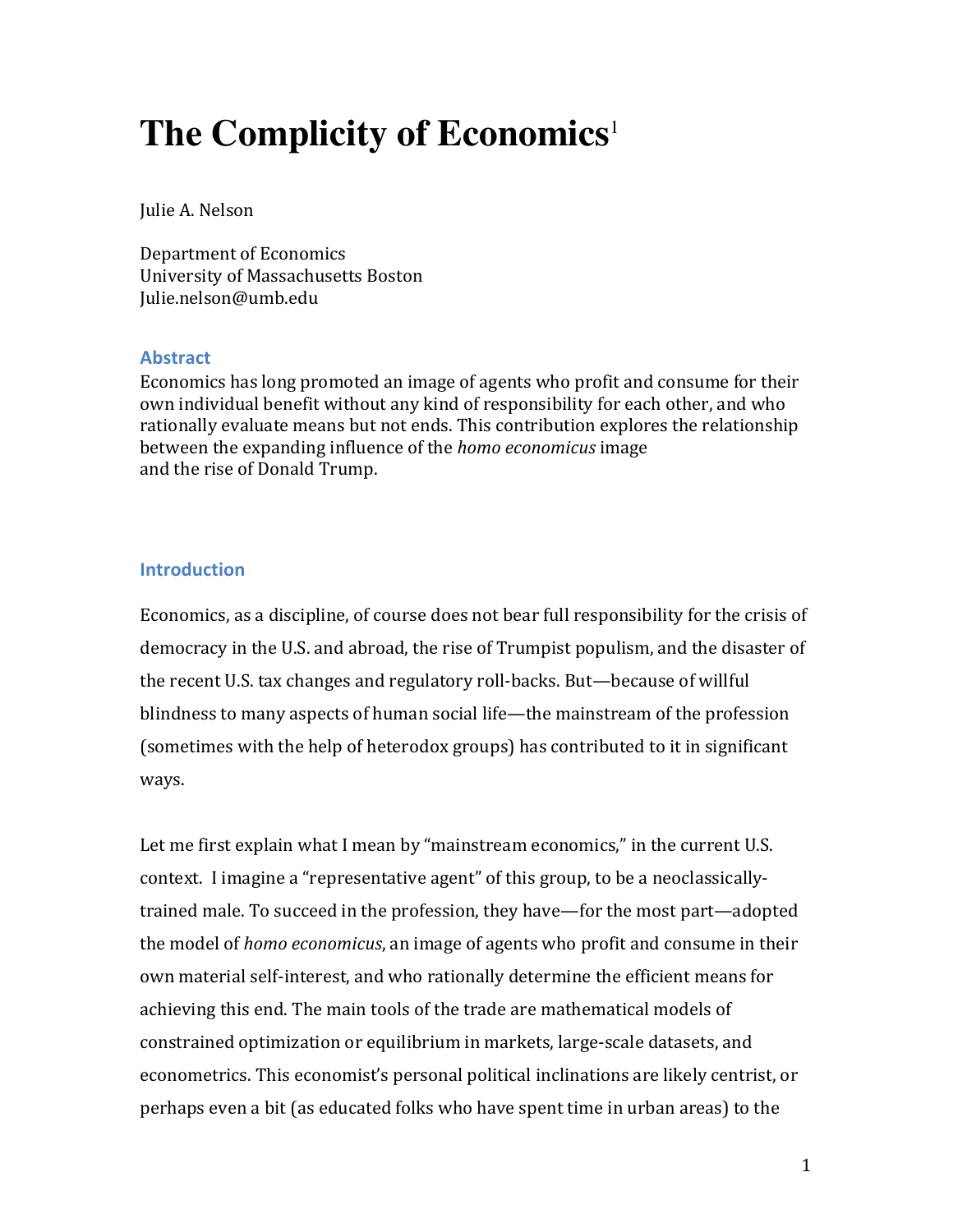Democratic side. Having avoided the far ideological fringe, they believe that some amount of regulation is a good thing, too much inequality could be a bad thing, and that tax policy based on supply-side economics probably isn't going to work this time, either. They felt pretty comfortable in a country run by centrist Republicans or Democrats, and—like, I assume, all of us in this room—feel profoundly worried about the present direction of our country. They are, as educated people, uncomfortable with blatant lies and bombast, and feel threatened, as academics, when "evidence-based" and "science-based" are labeled as dirty words.<sup>2</sup>

I do not doubt the general good intentions, and unease, of the folks for whom this picture fits. Yet—due to our profession's profound lack of self-reflection about it's history and assumptions—our profession has, in fact, been complicit in the rise of these tendencies. This has happened in two ways.

## **Encouraging Some Things, Denigrating Others**

The first of these ways I will call the "sins of commission": the ways in which standard economics teachings have nourished Trumpish views of the economy and society. Trump's personal narcissism can be seen as simply *homo economicus* taken to an extreme. Economics education actually encourages greed, under the banner of natural and appropriate self-interest. In addition, the idea prosperity is attributable to productivity and efficiency has bolstered the idea among Trump supporters that, if Trump is rich, it must be because he is a "smart businessman." The centrality of the model of welfare-maximizing perfectly competitive markets, and the idea that government is a quasi-optional "add-on" to the real economy, throw the major weight of our discipline's influence to the free-market, pro-corporate, and antiregulation side. If you attend graduate and faculty economics seminars, of course, you may encounter discussions that challenge each of these points. But look back at the standard undergraduate principles and theory textbooks from which millions of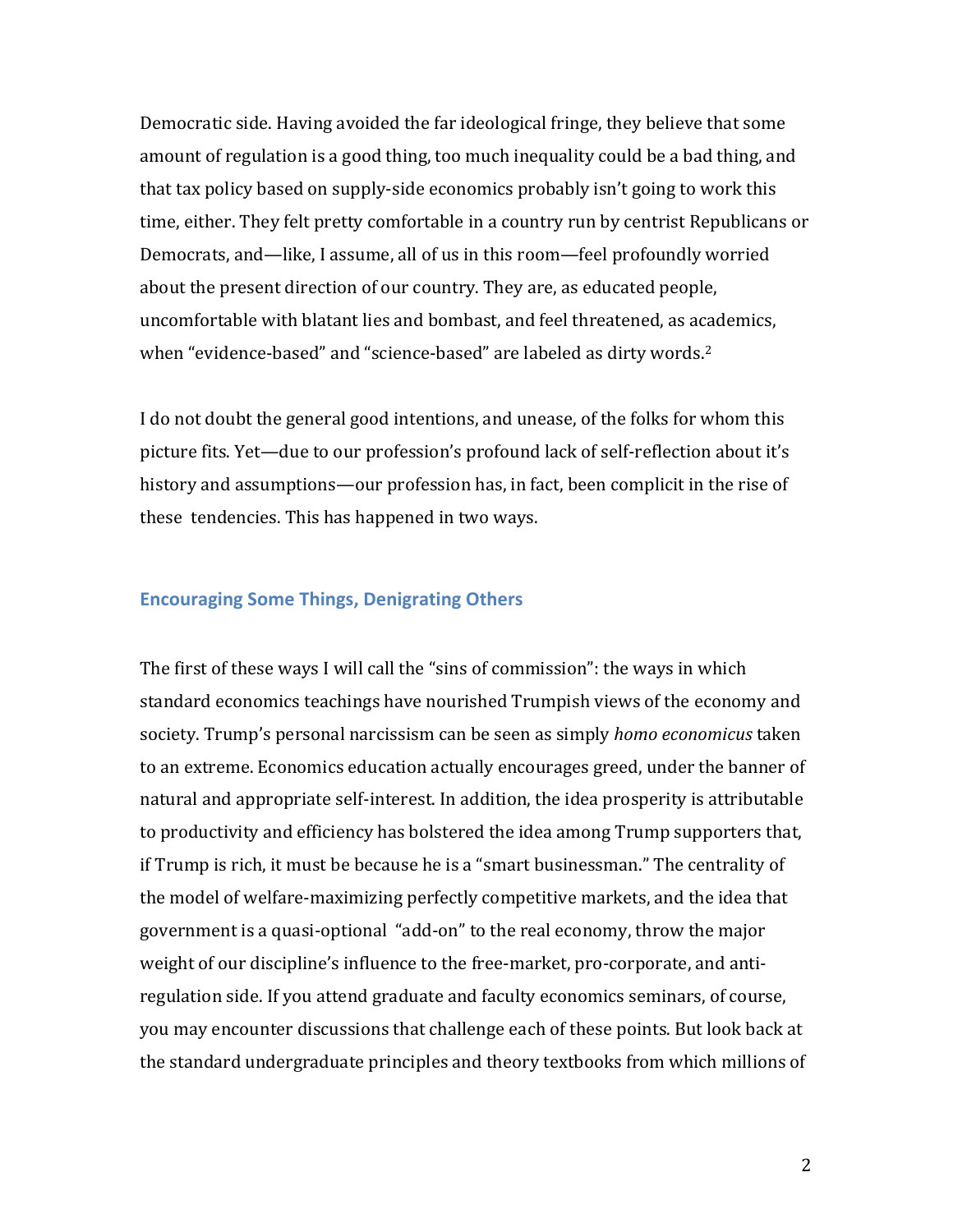students receive their economics education: If they come out thinking "greed is good," that's not a mistake. It's a feature.

What I think of as the "sins of omission" are the damages done through neglect. The mainstream discipline has willfully turned a blind eye to very much about how we live together as human beings. *Homo economicus* worries only about means; real people also concerned themselves with ends. Economic man is autonomous and independent; real people are parts of families and societies, with their identities shot through with the history and beliefs of the various groups to which they belong, and with care for the people they love. *Homo economicus* is rational and logical; flesh-and-blood people evolved to survive, not to solve logic problems, and our actions are based as much or more on habit and emotion as on cogitation. We also need a natural environment preserved to be conducive to bodily survival—another area the mainstream has neglected.<sup>3</sup> In real economies, power—whether based in inherited wealth, market power, political power, racial or gender privilege, or other factors—strongly steers the distribution of prosperity. In real life, social and governmental and economic spheres are not separate, but rather interpenetrate and co-create each other.

Seen from this perspective, the assumptions of mainstream economics aren't "wrong" exactly—people are often self-interested, for example, markets are sometimes competitive, and the models may have their (limited) uses in specific situations.. It would be just as partial to focus exclusively on cooperation, or only on entrenched power. But by playing with only half a deck, our discipline willfully ignores a very great deal of what makes up actual economies—that is, the vast reaches of our societies that shape how we provide for our survival and flourishing. As economics doctrines become more and more performative in society, encouraging people to focus ever more narrowly on financial profit and self-serving consumption, they dangerously undermine the very social, governmental, and ecological foundations of provisioning activity.<sup>4</sup> We haven't just *forgotten* to teach Econ 101 students that caring, power differences, ethical concerns, the ability to

3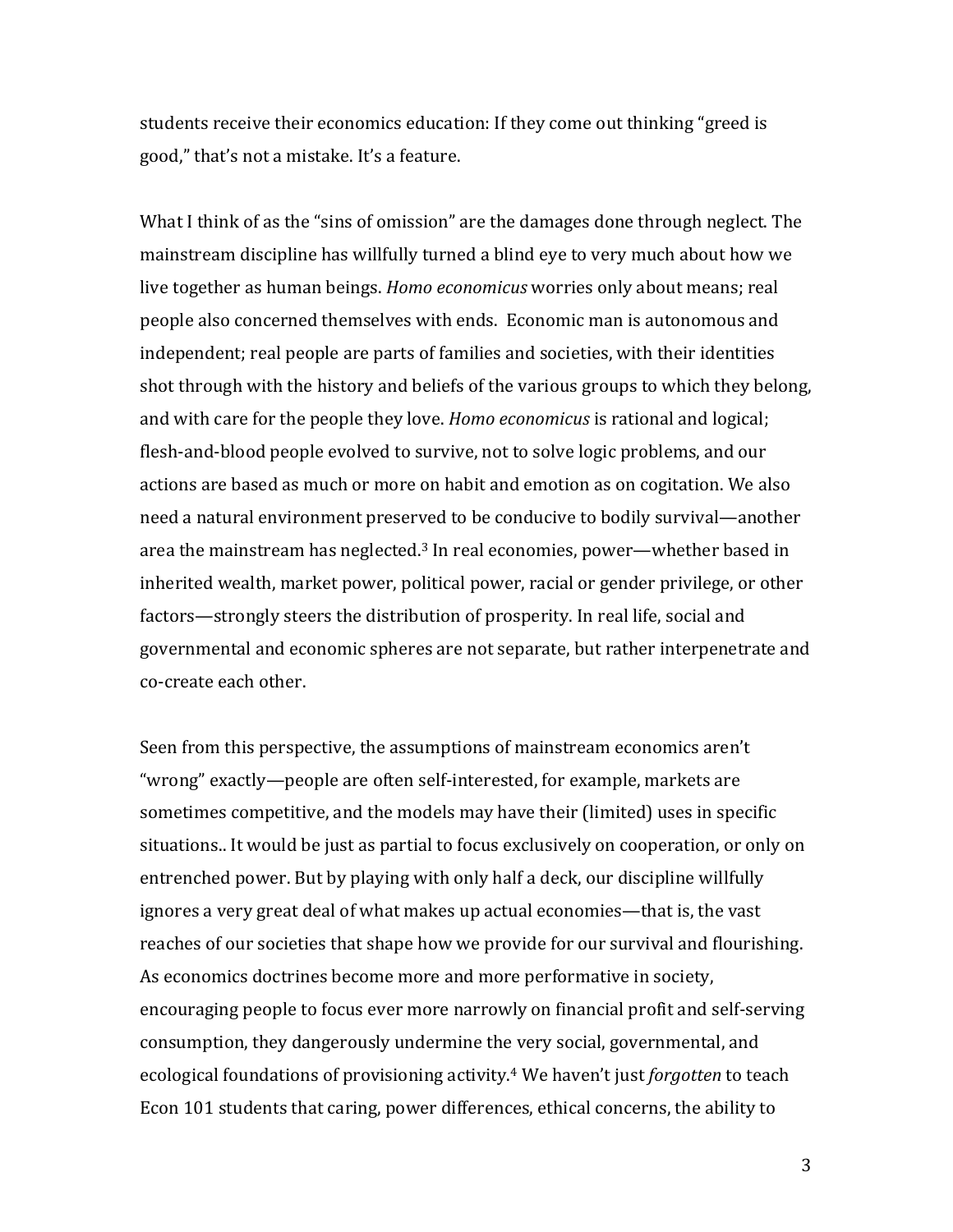work together, and the health of our physical world are important, too. We teach them that, for the purpose of understanding economic life—this huge part of our social world! —paying attention to those things is *unnecessary*.

How did mainstream economics get this way? If we were more reflective about our discipline's history and assumptions, we could trace it back to an ambition to make our discipline "scientific," with "scientific" defined in a rather odd and unhelpful way. We've pretended that we can carve off a piece of social life that runs according to "principles" and "laws" that are describable in mathematical terms. Math, we think, is the ultimate arbiter of objectivity, since pi has the same value no matter where you are or what your personal biases may be. We take self-interest, competition and the like to be the self-evident "drivers" of the economic machine. And then, identifying "scientific" with "we can get to objectivity through math," we try to push off all the messy stuff—all the parts related to interconnection, values, meaning, and emotion—onto those other, "softer," disciplines such as sociology and the humanities.<sup>5</sup> We draw a sharp line between the quantitative factors we can get a "scientific" handle on, and look down on what we consider to be matters of belief or ethics, where subjectivity may cause people's views to diverge.

News flash: Math does not give one objectivity. Math, at best, gives an abstract model internal consistency, which is not at all the same thing as assuring that our work creates reliable knowledge about real-world phenomena. Evidence is good, but not everything we need to know is quantifiable. Also, economic life is not something that can be cleanly carved out from the rest of the (social) world.<sup>6</sup> Selfinterest and competition are no more self-evident, actually, than other-interest and cooperation. It takes a lot of group loyalty and cooperation to get a business to actually run well, for example. On the negative side, excessive solidarity among elites is doing a lot of demonstrable harm to the rest of us.

By putting our faith in one small way of seeing the world, economists have not created science, but dogma. *Good* science is open-minded systematic investigation,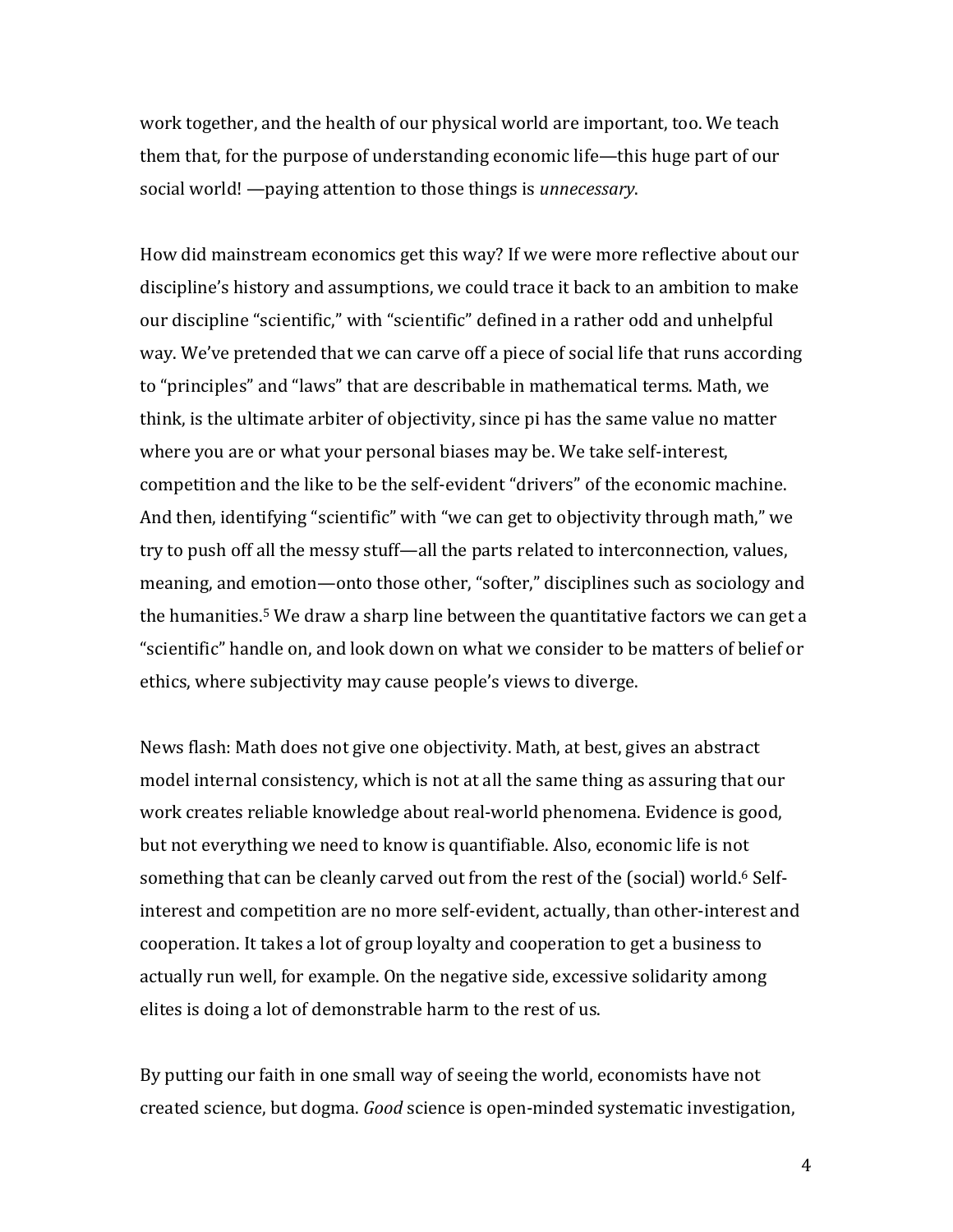with reliability sought though critique by ever-larger communities. That, not an imagined view-from-nowhere, is the only remedy for personal and cultural bias.<sup>7</sup> Mainstream economics is, in contrast, dogmatically close-minded, resembling the worst sort of religion and embodying unreason. Most heterodox schools are somewhat more reflective about their histories, though they sometimes also come dangerously close to mimicking the mainstream in adopting a narrow focus and pseudo-scientific methods.

#### **The Crisis of Democracy**

Which brings us back to the crisis of democracy. Along with a rise of greed and intolerance, we are witnessing a rise of unreason. Our discipline is spectacularly unhelpful in dealing with this, being part of the problem of unreason itself.

Unreasonably narrowing our subject to fit our preferred methods, we write cool, overly-technical articles, often on arcane topics. When we do look at policies, we tend to act as if our methods have magically insulated us from our own biases.<sup>8</sup> Irrationally thinking of people as purely rational, we then suppose that people will, logically, vote for what we have shown will be best for them. As a result, we were totally sideswiped by the rise of Trumpishness. In 2016 we found out that what, in fact, "sells" in politics can include empty promises, short catch-phrases, outright lies (repeated often), appeals to hatred, and so on. Trump supporters, we've heard from various interviews and commentators, were often swept along by the euphoria of being part of something larger than themselves.<sup>9</sup> Trump took the self-interest promoted by economists, and combined it with an approach to mass mobilization that took shrewd advantage of our human desires to be vindicated, to win, and to belong.

Is the cure for this kind of blatantly emotional, hot unreason an even more strident emphasis on cool logic and detachment? There are good reasons to think not.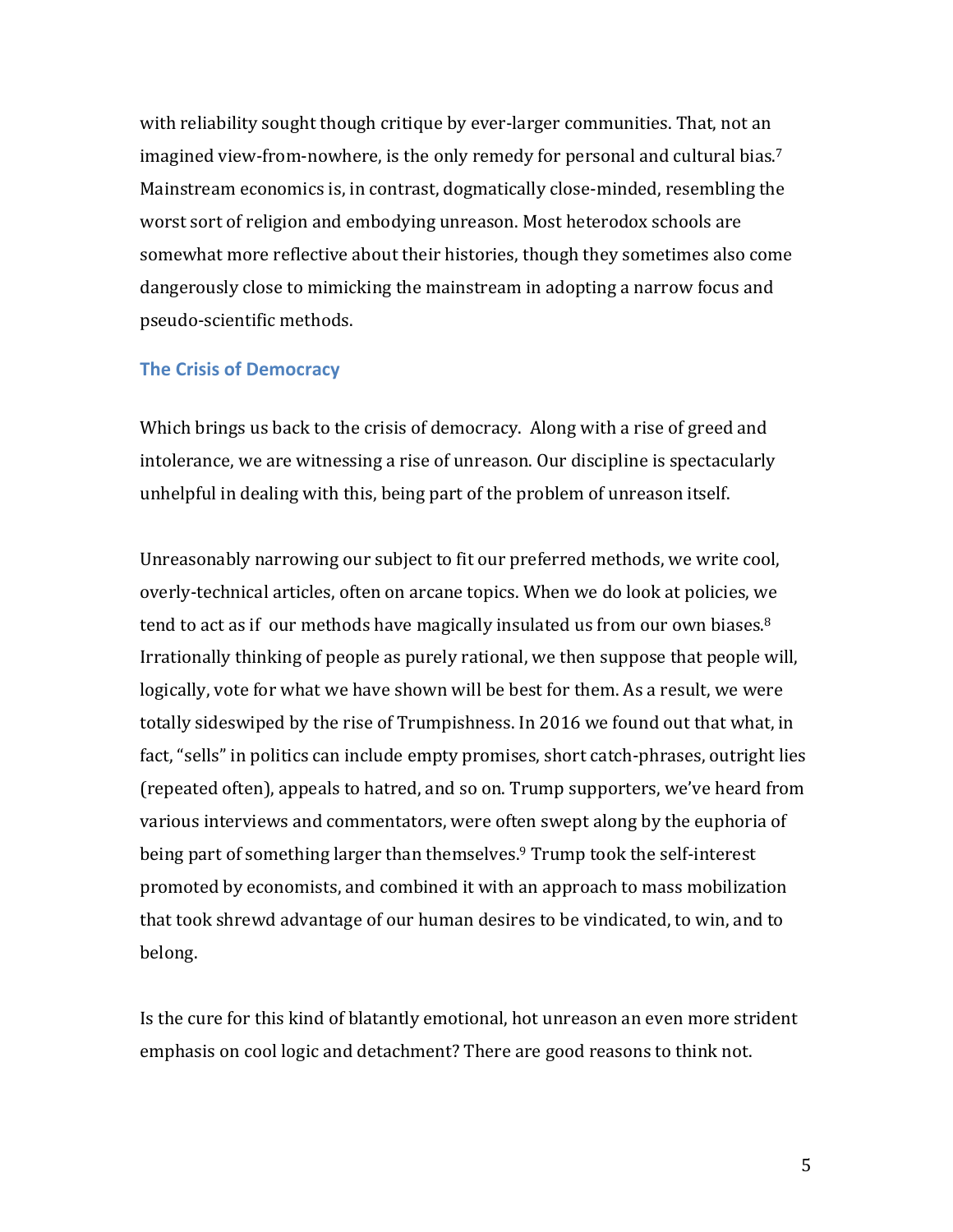First, emotions and connection are not going away, as motivators of human behavior, just because economists have assiduously ignored them. But there are better and worse ways to work with them. John F. Kennedy called on the human desire to be part of something bigger than oneself, in a positive way, by encouraging citizens to "ask not what your country can do for you, ask what you can do for your country." (You won't find that in any Econ 101 textbook.)

Second, a one-sided emphasis on logic, technical knowledge, and detachment may actually encourage, in an action-reaction fashion, the development of forces of illogical, destructive backlash. Karen Armstrong, a noted writer about world religions, has compared two kinds of understanding, *logos* and *mythos*. She describes *logos* as the factual, scientific understanding of how things work, in which "efficiency" is the main "watchword." *Mythos*, on the other hand, refers to the spiritual and intuitive ways in which we come to understand the meaning and value of our lives. While *mythos* dominated the ancient world, *logos* has come to dominate Western cultures. (Some religions have themselves come under the influence of *logos*-worship, for example by promoting fundamentalist "explanations" of the practical world such as so-called "creation science.") But Armstrong points out that this focus on *logos*, and corresponding neglect of *mythos*, has created a "void at the heart of modern culture." Obsessed with cut-and-dried "how" knowledge, we've become estranged from the whole "why" dimension, forgetting to develop and honor the—very different from science, but wholly appropriate in their sphere ways in which humans seek to understand questions of purpose, meaning, values, and where we fit in the universe. The result, she writes, is "numbing despair, a creeping mental paralysis, and a sense of impotence and rage." That is about is as good a description as any I've seen of the mental state of Trump's electoral base as he began to whip them up. This sense of powerlessness and anger, Armstrong writes, bolsters "fearful and destructive unreason" and "destructive mythologies [that] have been narrowly racial, ethnic, denominational and egotistic, and attempt to exalt the self by demonizing the other." Writing in 2005, she noted, prophetically, that it leads to the rise of one who "seeks not heroism, but only barren celebrity."<sup>10</sup>

6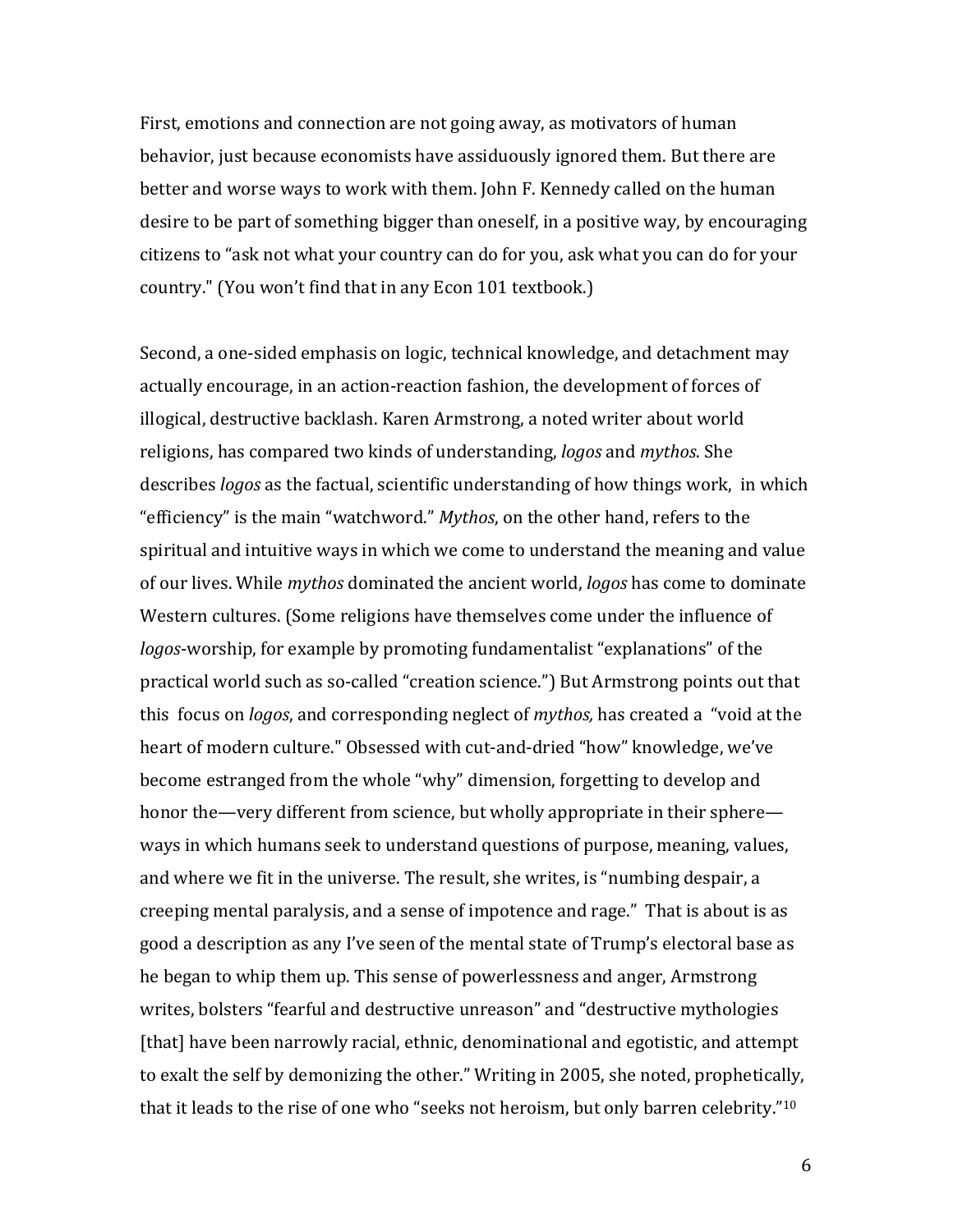#### **Conclusion**

In mainstream economics, we can say that *logos* is not only dominant, but absolutely idolized. Via economics education, it is preached to the world. Our neglect of the emotional, connected, value-laden and meaningful aspects of human life is not just an innocent oversight or a matter of efficient specialization. It is a willful blindness that contributes to a vacuum easily filled by unreason and totalitarian tendencies. In this way, above all, economics has been complicit.

By the way, there is also a gender aspect to this. Math, competition, self-interest, and science—all elements revered in our discipline—tend to be culturally associated with masculinity (no matter the gender of the person enacting them), while qualitative work, cooperation, concern for others and spirituality are denigrated as softer and more feminine. Economics has never cleaned up it's own house in regard to gender, either in its methodological biases (as pointed out here) nor in its social and employment habits in relation to women (as highlighted by the recently controversy over the Economics Jobs Markets Rumors website).<sup>11</sup> Observing both  $E/MR$  and Trump's "pussy grabbing" comments, we can add unexamined misogyny to the factors of complicity.

#### **References**

Armstrong, Karen. 2005. A Short History of Myth. NY, Canongate.

- Hochschild, Arlie Russell. 2016. *Strangers in Their Own Land: Anger and Mourning on* the American Right. NY, The New Press.
- Nelson, Julie A. 1996. *Feminism, Objectivity and Economics*. London, Routledge.
- Nelson, Julie A. 2006. *Economics for Humans*. Chicago, University of Chicago Press.
- Nelson, Julie A. 2010. "Sociology, Economics, and Gender: Can Knowledge of the Past Contribute to a Better Future?" American Journal of *Economics and Sociology* 69(4): 1127-1154.
- Nelson, Julie A. 2013a. "Ethics and the Economist: What Climate Change Demands of Us." *Ecological Economics* 85(January): 145-154.